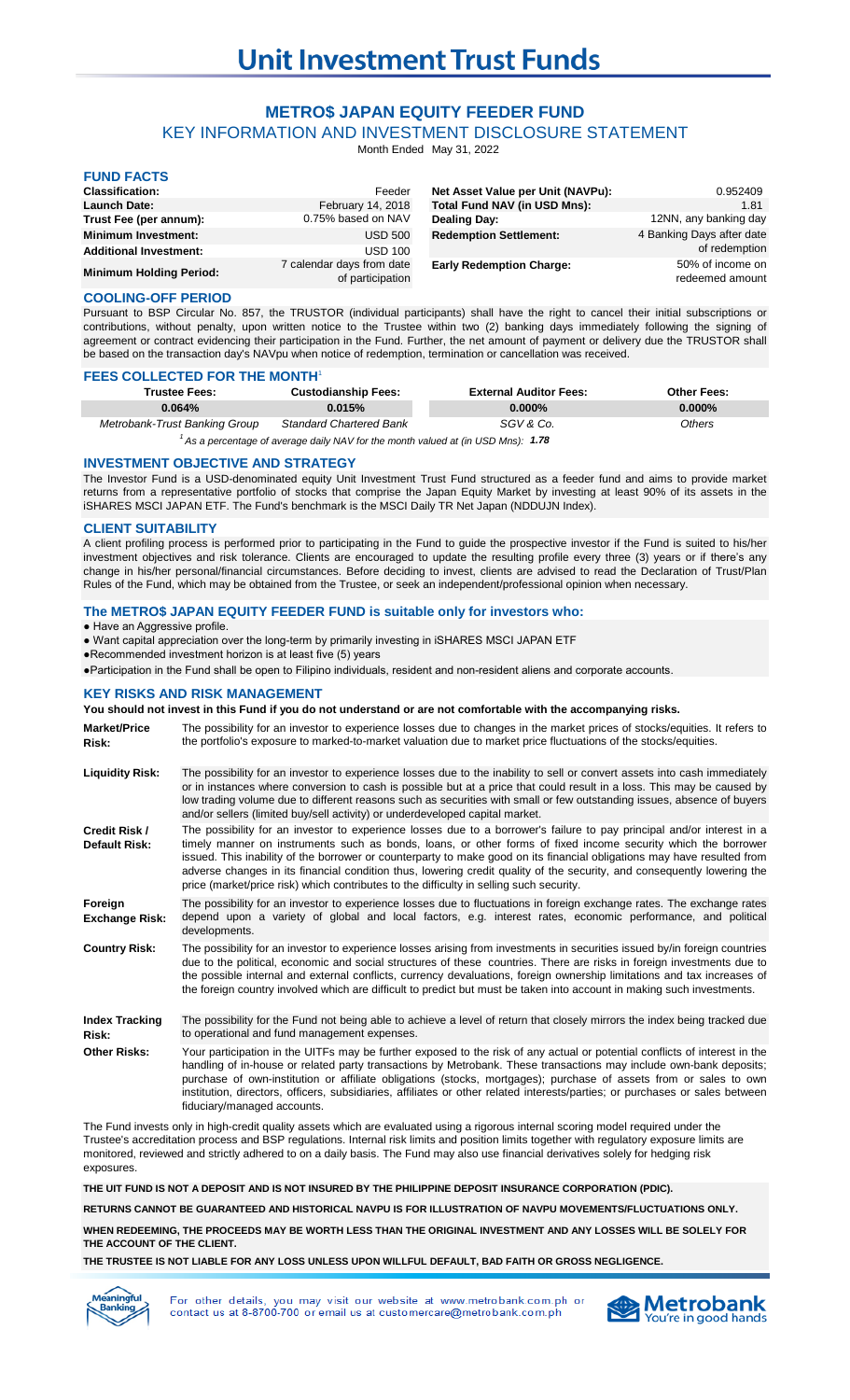## **FUND PERFORMANCE AND STATISTICS as of May 31, 2022**

*(Purely for reference purposes and is not a guarantee of future results)*



### **CUMULATIVE PERFORMANCE**

|                  | ' Month | 3 Months   | <b>6 Months</b> | Year        | 3 Years | 5 Years | Since     |
|------------------|---------|------------|-----------------|-------------|---------|---------|-----------|
|                  |         |            |                 |             |         |         | Inception |
| <b>Fund</b>      | .596%   | $-8.484\%$ | $-13.584\%$     | $-15.380\%$ | 9.198%  | N/A     | -4.759%   |
| <b>Benchmark</b> | .638%   | $-7.194\%$ | $-12.621%$      | $-13.320\%$ | 16.084% | N/A     | 5.618%    |

| <b>Allocation</b>                                                | % of Fund | <b>Name</b>                    | % of Fund |
|------------------------------------------------------------------|-----------|--------------------------------|-----------|
| <b>IShares MSCI Japan ETF</b>                                    | $97.24\%$ | 1. TOYOTA MOTOR CORP           | 5.25%     |
| Time Deposits                                                    | $2.82\%$  | 2. SONY GROUP CORP             | 3.56%     |
| Cash                                                             | 0.00%     | 3. KEYENCE CORP                | 2.34%     |
| Other Receivables - Net of Liabilities <sup>6</sup>              | $-0.06\%$ | 4. TOKYO ELECTRON LTD          | 2.05%     |
| $^{6}$ lnowdoo goorwad income from investments resolved les from |           | E MITCHRICHLIFTEINMOM CROIDING | 203%      |

|                                      |        | 0. ILOI OI LIULDINUU LID | 1.JJ/0 |
|--------------------------------------|--------|--------------------------|--------|
| Sector Allocation of the Target Fund |        | 9. HITACHI LTD           | 1.52%  |
| Industrials                          | 21.92% | 10. SOFTBANK GROUP CORP  | 1.51%  |
| <b>Consumer Discretionary</b>        | 18.45% |                          |        |
| Information Technology               | 14.20% |                          |        |
| Financials                           | 10.09% |                          |        |
| <b>Health Care</b>                   | 9.23%  |                          |        |
| Communication                        | 8.56%  |                          |        |
| <b>Consumer Staples</b>              | 6.04%  |                          |        |
| <b>Materials</b>                     | 4.89%  |                          |        |
| <b>Real Estate</b>                   | 3.44%  |                          |        |
| <b>Utilities</b>                     | 1.01%  |                          |        |
| Energy                               | 0.95%  |                          |        |
|                                      |        |                          |        |

## **RELATED PARTY TRANSACTIONS**

| <b>Related Party</b> | <b>Transaction</b>     | <b>Market Value</b><br>(in USD Mns) |
|----------------------|------------------------|-------------------------------------|
| <b>MBTC</b>          | Time Deposit Placement | 0.001                               |

*Investments in the said outlets were approved by the Trust Committee. Likewise, all related party transactions are conducted on an arm's length and best execution basis and within established limits.*

### **TARGET FUND FACTS**

**Name of Target Fund:** *iShares MSCI Japan ETF* **Domicile:** United States of America<br> **Fund Currency:** US Dollar **Domicile:** *Domicile: Regulator: Securities and Exchange* **Fund Manager:** BlackRock Fund Advisors **Inception Date:** March 12, 1996 **Benchmark:** MSCI Japan Index

### **INVESTMENT OBJECTIVE**

The Target Fund seeks to track the investment results of an index composed of Japanese equities. Fund Performance Report and relevant information about the iShares MSCI Japan ETF can be viewed and downloaded through www.iShares.com.

For other details, you may visit our website at www.metrobank.com.ph or contact us at 8-8700-700 or email us at customercare@metrobank.com.ph

# **NAVPu GRAPH NAVPu OVER THE PAST 12 MONTHS**

| Highest | 1.219454 |
|---------|----------|
| Lowest  | 0.904198 |

## **STATISTICS OF THE TARGET FUND**

| Volatility, Past 1 Year (in %) <sup>2</sup> | 10.14%  |
|---------------------------------------------|---------|
| Sharpe Ratio <sup>3</sup>                   | $-1.52$ |
| Information Ratio <sup>4</sup>              | $-0.74$ |
| Tracking Error <sup>5</sup>                 | 1.18%   |

*<sup>2</sup>Volatility measures the degree to which the Fund fluctuates vis-à-vis its average return over a period of time. The lower the number, the more stable the Fund's return is relative to its average return over time.* 

*<sup>3</sup>Sharpe Ratio is used to characterize how well the return of a Fund compensates the investor for the level of risk taken. The higher the number, the better.*

*4 Information Ratio measures reward-to-risk efficiency of the portfolio relative to the benchmark. The higher the number, the higher the reward per unit of risk.*

*5 Tracking Error measures the deviation between the Fund's return and benchmark return since the Fund's inception. The lower the number, the more aligned the Fund's return is with the benchmark. (Starting September 2021 report the basis for the Tracking Error computation is since the Fund's inception.)* 

**PORTFOLIO COMPOSITION TOP 10 HOLDINGS OF THE TARGET FUND** 

| <b>Allocation</b>                                                                                             | % of Fund | <b>Name</b>                           | % of Fund |
|---------------------------------------------------------------------------------------------------------------|-----------|---------------------------------------|-----------|
| IShares MSCI Japan ETF                                                                                        | 97.24%    | 1. TOYOTA MOTOR CORP                  | 5.25%     |
| Time Deposits                                                                                                 | 2.82%     | 2. SONY GROUP CORP                    | 3.56%     |
| Cash                                                                                                          | $0.00\%$  | 3. KEYENCE CORP                       | 2.34%     |
| Other Receivables - Net of Liabilities <sup>6</sup>                                                           | $-0.06\%$ | 4. TOKYO ELECTRON LTD                 | 2.05%     |
| $6$ Includes accrued income from investments, receivables from<br>brokers/counterparties and unpaid expenses. |           | 5. MITSUBISHI UFJ FINANCIAL GROUP INC | 2.03%     |
|                                                                                                               |           | 6. KDDI CORP                          | 1.69%     |
|                                                                                                               |           | 7. SHIN ETSU CHEMICAL LTD             | 1.60%     |
|                                                                                                               |           | 8. RECRUIT HOLDINGS LTD               | 1.59%     |
| <b>Sector Allocation of the Target Fund</b>                                                                   |           | 9. HITACHI LTD                        | 1.52%     |
| Industrials                                                                                                   | 21.92%    | 10. SOFTBANK GROUP CORP               | 1.51%     |

**Regulator:** Securities and Exchange Commission **Administrator, Custodian and Transfer Agent:**  State Street Bank & Trust Company